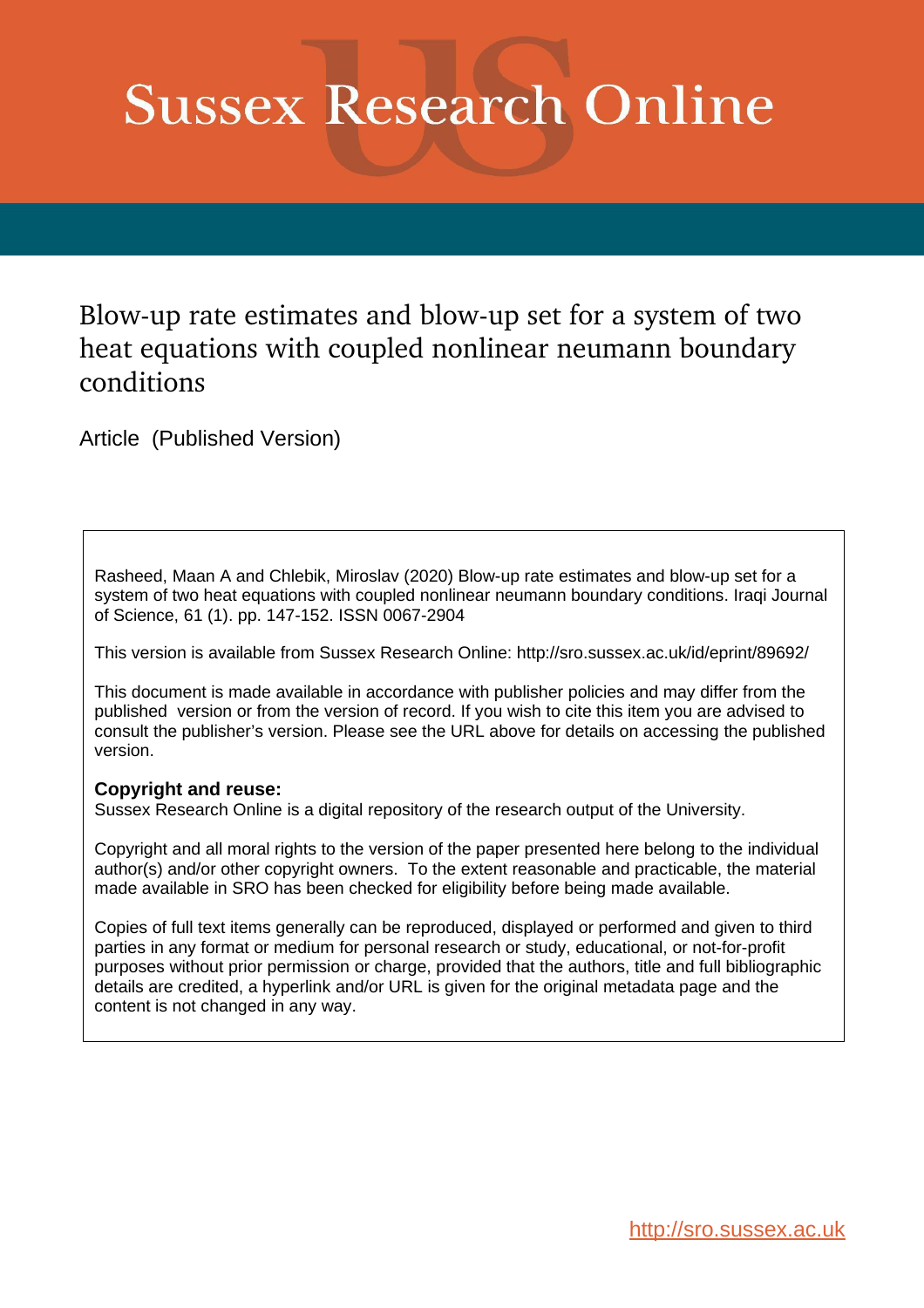*Rasheed and Chlebik Iraqi Journal of Science, 2020, Vol. 61, No.1, pp: 147-152 DOI: 10.24996/ijs.2020.61.1.16*





 **ISSN: 0067-2904**

## **Blow-up Rate Estimates and Blow-up Set for a System of Two Heat Equations with Coupled Nonlinear Neumann Boundary Conditions**

**Maan A. Rasheed<sup>1</sup> , Miroslav Chlebik<sup>2</sup>**

<sup>1</sup>Department of Mathematics, College of Basic Education, Mustansiriyah University, Baghdad, Iraq <sup>2</sup>Department of Mathematics, School of Physical and Mathematical Sciences, University of Sussex, UK

Received: 13/7/ 2019 Accepted: 18/ 8/2019

#### **Abstract**

 This paper deals with the blow-up properties of positive solutions to a parabolic system of two heat equations, defined on a ball in  $R<sup>n</sup>$ , associated with coupled Neumann boundary conditions of exponential type. The upper bounds of blow-up rate estimates are derived. Moreover, it is proved that the blow-up in this problem can only occur on the boundary.

**Keywords:** Heat equation; Neumann boundary conditions; Blow-up set; Blow-up rate estimate; Green function.

#### **1. Introduction**

 In this paper, we consider the following parabolic system of two heat equations associated with Neumann boundary conditions:

$$
u_t = \Delta u, \t v_t = \Delta v, \t (x, t) \in B_R \times (0, T),
$$
  
\n
$$
\frac{\partial u}{\partial \eta} = \lambda_1 e^{v^p}, \t \frac{\partial v}{\partial \eta} = \lambda_2 e^{u^q}, \t (x, t) \in \partial B_R \times (0, T),
$$
  
\n
$$
u(x, 0) = u_0(x), \t v(x, 0) = v_0(x), \t x \in B_R,
$$
\n(1)

where  $p, q > 1$ ;  $\lambda_1, \lambda_2 > 0$ ;  $B_R$  is a ball in  $R^n$ ;  $\eta$  is the outward normal;  $u_0, v_0$  are both smooth functions, radially symmetric, nonzero, nonnegative and satisfy the condition:

$$
\Delta u_0, \Delta u_0 \ge 0, \quad u_{0r}(|x|), v_{0r}(|x|) \ge 0, \text{ for } x \in \overline{B}_R \text{ ,}
$$
\n
$$
\frac{\partial u_0}{\partial \eta} = \lambda_1 e^{v_0^p}, \quad \frac{\partial v_0}{\partial \eta} = \lambda_2 e^{u_0^q}, \quad x \in \partial B_R \tag{2}
$$

 Since the last decades, many authors have studied the blow-up properties to solutions of parabolic problems, defined on bounded domains [see for instance 1, 2]. One of the studied problems is the system of two heat equations defined in a ball, associated with coupled Neumann boundary conditions:

$$
u_t = \Delta u, \qquad v_t = \Delta v, \qquad (x, t) \in B_R \times (0, T),
$$
  
\n
$$
\frac{\partial u}{\partial \eta} = f(v), \qquad \frac{\partial v}{\partial \eta} = g(u), \qquad (x, t) \in \partial B_R \times (0, T),
$$
  
\n
$$
u(x, 0) = u_0(x), \quad v(x, 0) = v_0(x), \quad x \in B_R,
$$
\n(3)

This problem was previously studied  $[3-6]$ ; in case of the nonlinear functions f and q take one of the two forms:

$$
f(v) = v^p, \quad g(u) = u^q, \quad p, q > 1.
$$
 (4)

$$
f(v) = e^{pv}, \quad g(u) = e^{qu}, \quad p, q > 0.
$$
 (5)

For both cases, it was shown that if the initial data  $(u_0, v_0)$  are nonzero and nonnegative, then the blow-up can only occur on the boundary.

In addition to that, with case 4, it was proved that the blow-up rate estimates take the form:

\_\_\_\_\_\_\_\_\_\_\_\_\_\_\_\_\_\_\_\_\_\_\_\_\_\_\_\_\_\_\_\_\_\_\_\_\_\_\_\_\_\_\_ \*Email: [maan.rasheed.edbs@uomustansiriyah.edu.iq](mailto:maan.rasheed.edbs@uomustansiriyah.edu.iq)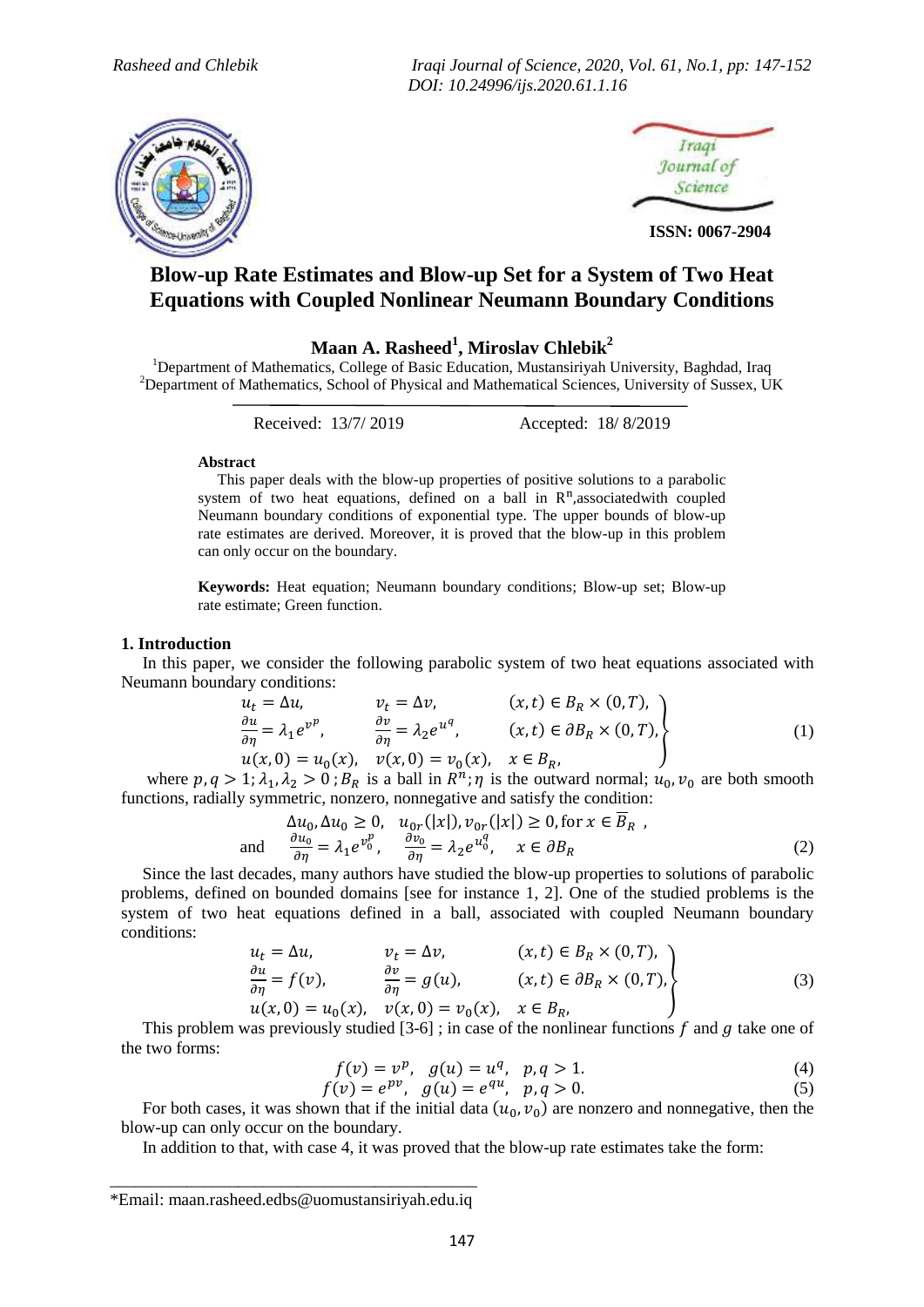$$
c \le \max_{x \in \overline{\Omega}} u(x, t)(T - t)^{\frac{p+1}{2(pq-1)}} \le C, \quad t \in (0, T),
$$
  

$$
c \le \max_{x \in \overline{\Omega}} v(x, t)(T - t)^{\frac{q+1}{2(pq-1)}} \le C, \quad t \in (0, T)
$$

where  $c$  and  $C$  are positive constants.

While, with case 5, it was proved that the blow-up rate estimates take the form:

$$
C_1 \le e^{qu(R,t)}(T-t)^{\frac{1}{2}} \le C_2, C_3 \le e^{pv(R,t)}(T-t)^{1/2} \le C_4
$$

where  $C_1$ ,  $C_2$ ,  $C_3$  and  $C_4$  are positive constants.

In this paper, firstly, we show that the upper blow-up rate estimates for problem 1are as follows

$$
\max_{\overline{B}_R} u(x,t) \le \log C_1 - \frac{\alpha}{2} \log(T-t), \quad 0 < t < T,
$$
\n
$$
\max_{\overline{B}_R} v(x,t) \le \log C_2 - \frac{\beta}{2} \log(T-t), \quad 0 < t < T,
$$

where  $\alpha = \frac{p}{m}$  $\frac{p+1}{pq-1}, \beta = \frac{q}{pq}$  $\frac{q+1}{pq-1}$ 

Secondly, we prove that the blow-up in problem 1 can only occur on the boundary.

#### **2. Preliminaries**

It is well known that with any smooth initial functions  $(u_0, v_0)$ , satisfying the compatibility condition 2, there exists a unique local classical solution to problem 1 [7]. On the other hand, it is easy to show that every nontrivial solution blows up simultaneously in finite time and that due to the known blow-up results of problem 3 with 4 and the comparison principle [2,3].

 The next lemma, which was previously proved [2], states some properties of the classical solutions of problem1.

For simplicity, we denote  $u(r, t) = u(x, t)$ .

**Lemma 2.1** Let  $(u, v)$  be a classical solution to problem 1. Then

1. u, v are positive, radial. Moreover,  $u_r$ ,  $v_r \ge 0$  in [0, R]  $\times$  (0, T).

2.  $u_t$ ,  $v_t > 0$  in  $B_R \times (0, T)$ .

#### **3. Blow –up Upper Rate Estimates**

 The next Lemmas and theorem, proved in other articles [5,8], will be used in this section to derive the upper blow-up rate estimates for problem 1.

**Lemma 3.1** [5]: Let A and B be positive and differentiable functions in  $[0, T)$ , such that they satisfy the two inequalities:

$$
A'(t) \ge c \frac{B^p(t)}{\sqrt{T-t}}, \quad B'(t) \ge c \frac{A^q(t)}{\sqrt{T-t}}
$$
  
for  $t \in [0, T)$ ,

$$
A(t) \to +\infty \quad or B(t) \to +\infty \quad ast \to T^-
$$

where  $p, q > 0, c > 0$  and  $pq > 1$ . Then there exists  $\mathcal{C} > 0$  such that

$$
A(t) \le C(T-t)^{-\frac{\alpha}{2}}, \quad B(t) \le C(T-t)^{-\frac{\beta}{2}}, \quad t \in [0, T),
$$

where  $\alpha = \frac{p}{m}$  $\frac{p+1}{pq-1}, \beta = \frac{q}{pq}$  $\frac{q+1}{pq-1}$ .

**Lemma 3.2** [6]: Let  $x \in B_R$ . If  $0 \le a < n - 1$ . Then there exists  $C > 0$  such that  $\int_{S_R} \frac{d}{|x|}$  $|x-y|^a$ 

**Theorem 3.3 (Jump relation, [8])** Let  $\Gamma(x, t)$  be the fundamental solution of heat equation, namely

$$
\Gamma(x,t) = \frac{1}{(4\pi t)^{(n/2)}} \exp[-\frac{|x|^2}{4t}].
$$
 (6)

Let  $\varphi$  be a continuous function on  $S_R \times [0,T]$ . Then for any  $x \in B_R$ ,  $x^0$ for some  $T > 0$ , the function

$$
U(x,t) = \int_{t_1}^{t_2} \int_{S_R} \Gamma(x-y,t-z) \varphi(y,z) ds_y d\tau
$$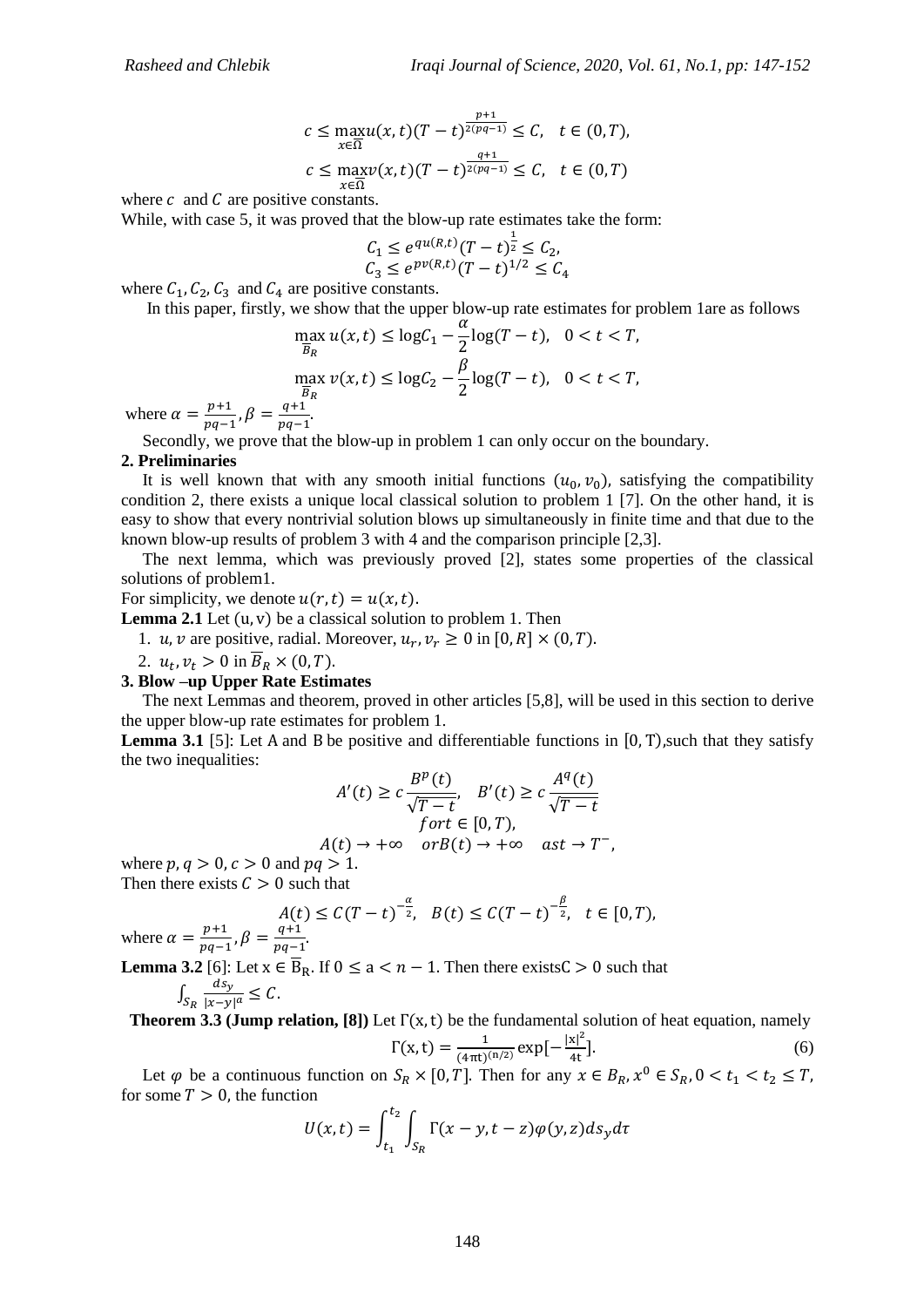satisfies the jump relation

$$
\frac{\partial}{\partial \eta} U(x,t) \to -\frac{1}{2} \varphi(x^0,t) + \frac{\partial}{\partial \eta} U(x^0,t)
$$
  
as  $x \to x^0$ .

**Theorem 3.4** Let  $(u, v)$  be a blow-up solution to problem1, and  $T > 0$  is the blow-up time. Then there exist two positive constants  $C_1$ ,  $C_2$  such that

$$
\max_{\overline{B}_R} u(x,t) \le \log C_1 - \frac{\alpha}{2} \log(T-t), \quad 0 < t < T,
$$
\n
$$
\max_{\overline{B}_R} v(x,t) \le \log C_2 - \frac{\beta}{2} \log(T-t), \quad 0 < t < T.
$$

**Proof:** In order to prove this theorem, we follow the technique used in a previous work [5].

Define the functions  $M$  and  $M_h$  as follows:

$$
M(t) = \max_{\overline{B}_R} u(x, t), \quad and M_b(t) = \max_{S_R} u(x, t).
$$

Similarly,

$$
N(t) = \max_{\overline{B}_R} v(x, t), \quad and N_b(t) = \max_{S_R} v(x, t).
$$

Depending on Lemma 2.1, both of  $M$ ,  $M_b$  are monotone increasing functions.

Since  $u$  is a solution of heat equation, it cannot attain interior maximum without being constant. Therefore,

$$
M(t) = M_b(t)
$$
. Similarly  $N(t) = N_b(t)$ .

Moreover, since  $u, v$  blow up simultaneously, we have

 $M(t) \rightarrow +\infty$ ,  $N(t) \rightarrow +\infty$  ast  $\rightarrow T^{-}(7)$ 

According to the second Green's identity [5,7, 9], with considering the Green function:  $G(x, y; z_1, t) = \Gamma(x - y, t - z_1)$ , for  $0 < z_1 < t < T$  and  $x \in B_R$ ,

where  $\Gamma$  is defined in 6, the integral equation to problem 1, with respect to  $u$ , takes the form:

$$
u(x,t) = \int_{B_R} \Gamma(x - y, t - z_1) u(y, z_1) dy + \int_{z_1}^t \int_{S_R} \lambda_1 e^{v^p(y,\tau)} \Gamma(x - y, t - \tau) ds_y d_\tau
$$
  
-  $\int_{z_1}^t \int_{S_R} u(y,\tau) \frac{\partial \Gamma}{\partial \eta_y} (x - y, t - \tau) ds_y d\tau$ ,

 By applying Theorem 3.3 on the third term in the right-hand side of the last equation and with letting  $x \rightarrow S_R$ , we obtain

$$
\frac{1}{2}u(x,t) = \int_{B_R} \Gamma(x-y,t-z_1)u(y,z_1)dy + \int_{z_1}^t \int_{S_R} \lambda_1 e^{v^p(y,\tau)} \Gamma(x-y,t-\tau)ds_y d\tau \n- \int_{z_1}^t \int_{S_R} u(y,\tau) \frac{\partial \Gamma}{\partial \eta_y}(x-y,t-\tau)ds_y d\tau,
$$
\nfor  $x \in S_R, 0 < z_1 < t < T$ .

Depending on Lemma 2.1,  $u, v$  are both radial and positive functions. Therefore,

$$
\int_{B_R} \Gamma(x - y, t - z_1) u(y, z_1) dy > 0,
$$
\n
$$
\int_{z_1}^t \int_{S_R} \lambda_1 e^{v^p(y, \tau)} \Gamma(x - y, t - \tau) ds_y d_\tau = \int_{z_1}^t \lambda_1 e^{v^p(R, \tau)} [\int_{S_R} \Gamma(x - y, t - \tau) ds_y] d\tau.
$$
\nand so

This leads to

$$
\frac{1}{2}M(t) \ge \int_{z_1}^t \lambda_1 e^{N^p(\tau)} \left[ \int_{S_R} \Gamma(x-y,t-\tau) ds_y \right] d\tau - \int_{z_1}^t M(\tau) \left[ \int_{S_R} \left| \frac{\partial \Gamma}{\partial \eta_y}(x-y,t-\tau) \right| ds_y \right] d\tau,
$$
  

$$
x \in S_R, 0 < z_1 < t < T.
$$

It is known that (see [8]) there exists  $C_0 > 0$ , such that  $\Gamma$  satisfies

$$
\left| \frac{\partial \Gamma}{\partial \eta_y} (x - y, t - \tau) \right| \le \frac{C_0}{(t - \tau)^\mu} \cdot \frac{1}{|x - y|^{(n + 1 - 2\mu - \sigma)'}}
$$
  

$$
x, y \in S_R, \sigma \in (0, 1).
$$

Choose  $1-\frac{\sigma}{2}$  $\frac{\sigma}{2} < \mu < 1$ , from Lemma 3.2, there exists  $C^* > 0$  such that

$$
\int_{S_R} \frac{ds_y}{|x-y|^{(n+1-2\mu-\sigma)}} < C^*.
$$

Moreover, for  $0 < t_1 < t_2$  and  $t_1$  is closed to  $t_2$ , there exists  $c > 0$ , such that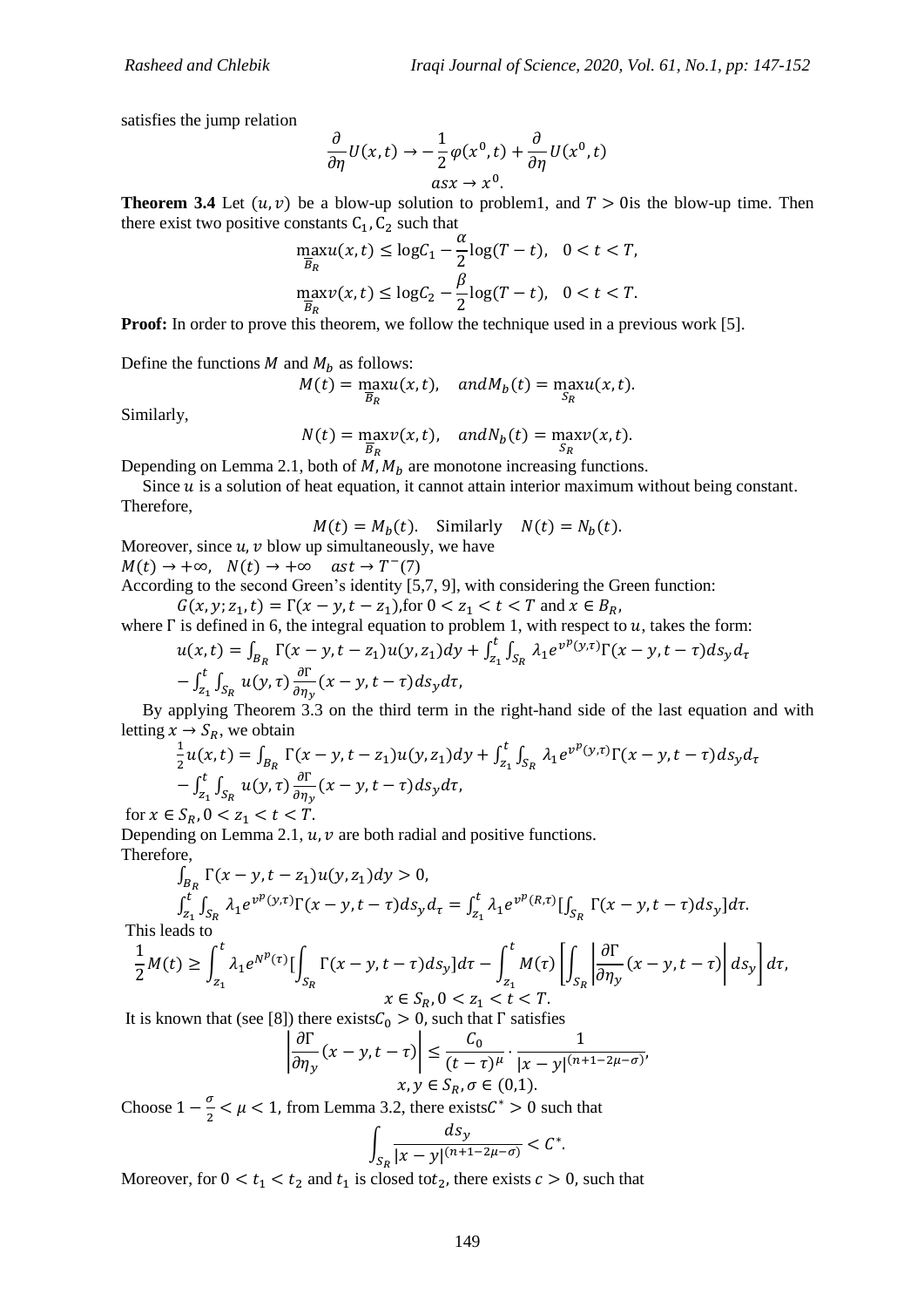$$
\int_{S_R} \Gamma(x - y, t_2 - t_1) ds_y \ge \frac{c}{\sqrt{t_2 - t_1}}
$$

Thus

$$
\frac{1}{2}M(t) \geq c \int_{z_1}^t \frac{\lambda_1 e^{N^p(\tau)}}{\sqrt{t-\tau}} d\tau - C \int_{z_1}^t \frac{M(\tau)}{|t-\tau|^{\mu}} d\tau.
$$

Since for  $0 < z_1 < t_0 < t < T$ , it follows that  $M(t_0) \leq M(t)$ , thus the last equation becomes

$$
\frac{1}{2}M(t) \ge c \int_{z_1}^t \frac{\lambda_1 e^{N^p(\tau)}}{\sqrt{T-\tau}} d\tau - C_1^* M(t) |T-z_1|^{1-\mu}.
$$

Similarly, for  $0 < z_2 < t < T$ , we have

$$
\frac{1}{2}N(t) \ge c \int_{z_2}^t \frac{\lambda_2 e^{M^q(\tau)}}{\sqrt{T-\tau}} d\tau - C_2^* N(t) |T-z_2|^{1-\mu}.
$$

Taking  $z_1$ ,  $z_2$  so that

$$
C_1^*|T - z_1|^{1-\mu} \le 1/2
$$
,  $C_2^*|T - z_2|^{1-\mu} \le 1/2$ ,

it follows

 $M(t) \geq c \int_{z}^{t}$ z  $\lambda_1 e^{N^p(\tau)}$  $\frac{1}{\sqrt{T-\tau}} \frac{e^{N\tau(t)}}{dt} d\tau$ ,  $N(t) \geq c \int_{z}^{t}$ z  $\lambda_2 e^{M^q(\tau)}$  $\frac{d^{2}e}{\sqrt{T-\tau}}d\tau.(8)$ Since M, Nare both increasing functions and by7, we can find  $T_1 \in (0, T)$ , such that  $M(t) \geq q^{\frac{1}{(q-1)}}$  $\frac{1}{(q-1)}$ ,  $N(t) \ge p^{\frac{1}{(p-1)}}$  $\overline{(p-1)}$ , for Thus

$$
e^{M^{q}(t)} \ge e^{qM(t)}, \quad e^{N^{p}(t)} \ge e^{pN(t)}, \quad T^{*} \le t < T.
$$

Therefore, if we choose  $z_1, z_2$  in  $(T^*, T)$ , then 8 becomes

$$
e^{M(t)} \ge c \int_{z_1}^t \frac{\lambda_1 e^{pN(\tau)}}{\sqrt{T-\tau}} d\tau \equiv I_1(t),
$$
  

$$
e^{N(t)} \ge c \int_{z_2}^t \frac{\lambda_2 e^{qM(\tau)}}{\sqrt{T-\tau}} d\tau \equiv I_2(t).
$$

Clearly,

$$
I'_1(t) = c \frac{\lambda_1 e^{pN(t)}}{\sqrt{T-t}} \ge \frac{c \lambda_1 I_2^p}{\sqrt{T-t}}, \quad I'_2(t) = c \frac{\lambda_2 e^{qN(t)}}{\sqrt{T-t}} \ge \frac{c \lambda_2 I_1^q}{\sqrt{T-t}}.
$$

By Lemma 3.1, it follows that

$$
I_1(t) \le \frac{c\lambda_1}{(T-t)^{\frac{\alpha}{2}}}, \quad I_2(t) \le \frac{c\lambda_2}{(T-t)^{\frac{\beta}{2}}},\tag{9}
$$

 $a+1$ 

.

 $t \in$  (max $\{z_1, z_2\}$ , T).

On the other hand, with assuming that  $t$  is close to  $T$ , we have

$$
I_1(t) \ge c \int_{t^*}^t \frac{\lambda_1 e^{pN(\tau)}}{\sqrt{T-\tau}} d\tau \ge c \lambda_1 e^{pN(t^*)} \int_{2t-T}^t \frac{1}{\sqrt{T-\tau}} d\tau = 2c \lambda_1 (\sqrt{2}-1) \sqrt{T-t} e^{pN(t^*)}
$$

where  $t^*$ 

Combining the last inequality with 9 yields

$$
e^{N(t^*)} \le \frac{C}{2c(\sqrt{2}-1)(T-t)^{\frac{p+1}{2p(pq-1)}+\frac{1}{2p}}} = \frac{2^{\frac{p}{2(pq-1)}}C}{2c(\sqrt{2}-1)(T-t^*)^{\frac{q+1}{2(pq-1)}}}
$$

It follows that, there exists a constant  $c_1 > 0$  such that

$$
e^{N(t^*)}(T-t^*)^{\frac{q+1}{2(pq-1)}} \leq c_1.
$$

Similarly, we can find  $c_2 > 0$  such that

$$
e^{M(t^*)}(T-t^*)^{\frac{p+1}{2(pq-1)}} \leq c_2.
$$

This leads to, there exist  $C_1, C_2 > 0$  such that

$$
\max_{\overline{B}_R} u(x,t) \le \log C_1 - \frac{\alpha}{2} \log(T-t), \quad , \tag{10}
$$

$$
\max_{\overline{B}_R} \mathcal{V}(x, t) \le \log C_2 - \frac{\beta}{2} \log(T - t) \quad . \tag{11}
$$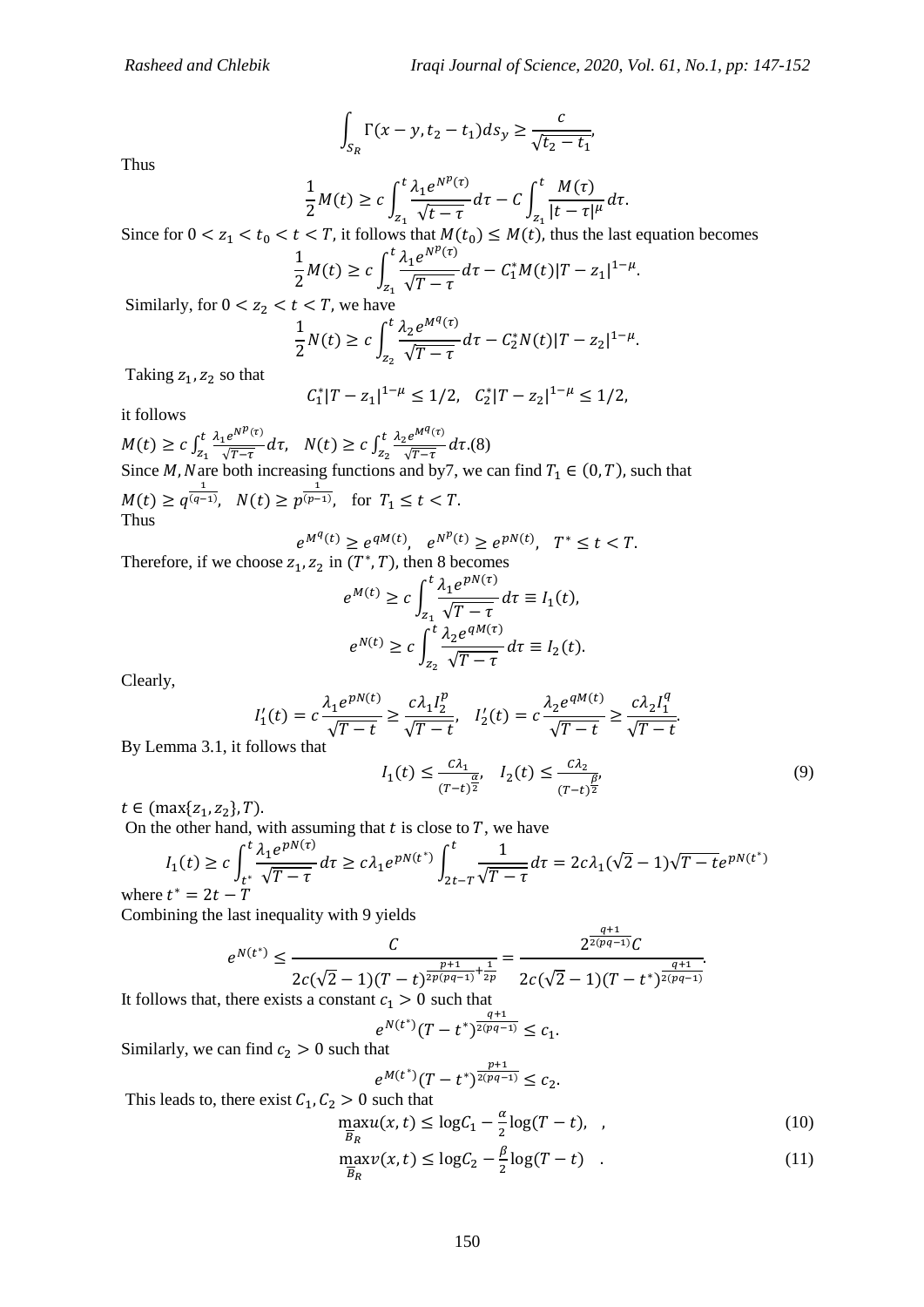## for  $0 < t < T$

**4. Blow-up Set**

In this section, we study the blow-up set for problem 1, showing that the blow-up can only occur on the boundary. To prove this result, we recall the following lemma proved in a previous article [6]. **Lemma 4.1.** Let w be a continuous function on the domain  $\overline{R}_R \times [0, T]$  and satisfies

**10.11.1** Let *w* be a continuous function on the domain 
$$
B_R \times [0, T]
$$
 and satisfy  $w_t = \Delta w$ ,  $(x, t) \in B_R \times (0, T)$ ,

$$
w(x,t) \leq \frac{C}{(T-t)^m}, \qquad (x,t) \in S_R \times (0,T), \quad m > 0
$$

Then for any  $0 < a < R$ ,

$$
\sup\{w(x,t):0\leq|x|\leq a,0\leq t
$$

Proof: Set

$$
h(x) = (R^2 - r^2)^2, r = |x|,
$$
  

$$
z(x, t) = \frac{c_1}{[h(x) + c_2(T - t)]^m}.
$$

We can show that:

$$
\Delta h - \frac{(m+1)|\nabla h|^2}{h} = 8r^2 - 4n(R^2 - r^2) - (m+1)16r^2 \ge -4nR^2 - 16R^2(m+1),
$$

and

$$
z_t - \Delta z = \frac{c_1 m}{[h(x) + c_2 (T - t)]^{m+1}} (C_2 + \Delta h - \frac{(m+1)|\nabla h|^2}{h + c_2 (T - t)}) \ge \frac{c_1 m}{[h(x) + c_2 (T - t)]^{m+1}} (C_2 - 4nR^2 -
$$

 $16R^2(m+1)$ ).

Let  $C_2 = 4nR^2 + 16R^2(m+1) + 1$ , and take  $C_1$  to be large such that  $z(x, 0) \geq w(x, 0), \quad x \in B_R.$ 

Let  $C_1 \ge C (C_2)^m$ , which implies that

 $z(x, t) \geq w(x, t)$  on  $S_R \times [0, T)$ .

Then from the maximum principle [10], it follows that

$$
z(x,t) \ge w(x,t), \quad (x,t) \in \overline{B}_R \times (0,T)
$$

and hence

$$
\sup\{w(x,t):0\leq |x|\leq a, 0\leq t
$$

for  $0 \le a < R$ .

**Theorem 4.2** Let  $(u, v)$  be a blow-up solution to problem1, and  $T > 0$  is the blow-up time. Then( $u$ , vcan only blow-up on the boundary.

**Proof:** By using equations10 and11, we obtain

$$
u(R,t) \le \frac{c_1}{(T-t)^{\frac{\alpha}{2}}}, \quad v(R,t) \le \frac{c_2}{(T-t)^{\frac{\beta}{2}}}
$$

for  $t \in (0, T)$ .

From Lemma 4.1, it follows that

$$
\sup \{ u(x,t) : (x,t) \in B_a \times [0,T) \} \le C_1 (R^2 - a^2)^{-\alpha} < \infty,
$$
\n
$$
\sup \{ v(x,t) : (x,t) \in B_a \times [0,T) \} \le C_1 (R^2 - a^2)^{-\beta} < \infty,
$$

for  $a < R$ . Therefore, if  $x \in B_R$ , it cannot be a blow-up point.

#### **5. Conclusions**

 This paper is concerned with the blow-up properties of positive solutions to a system of two heat equations defined on a ball in  $R<sup>n</sup>$  associated with coupled Neumann boundary conditions of exponential type. Firstly, the upper bounds of blow-up rate estimates are derived. Secondly, the blow-up set is considered. The main conclusion is that the blow-up in this problem only occurs on the boundary.

#### **References**

- **1.** Rasheed, M.A., Al-Dujaly, H.A.S. and Aldhlki, T.J. Blow-Up Rate Estimates for a System of Reaction-Diffusion Equations with Gradient Terms, *International Journal of Mathematics and Mathematical Sciences*, **2019**: 1-7, (2019). doi.org/10.1155/2019/9807876
- **2.** Rasheed, M. A. **2012.** On blow-up solutions of parabolic problems, Ph.D. thesis, *School of Physics and Mathematical Sciences, University of Sussex, UK*.